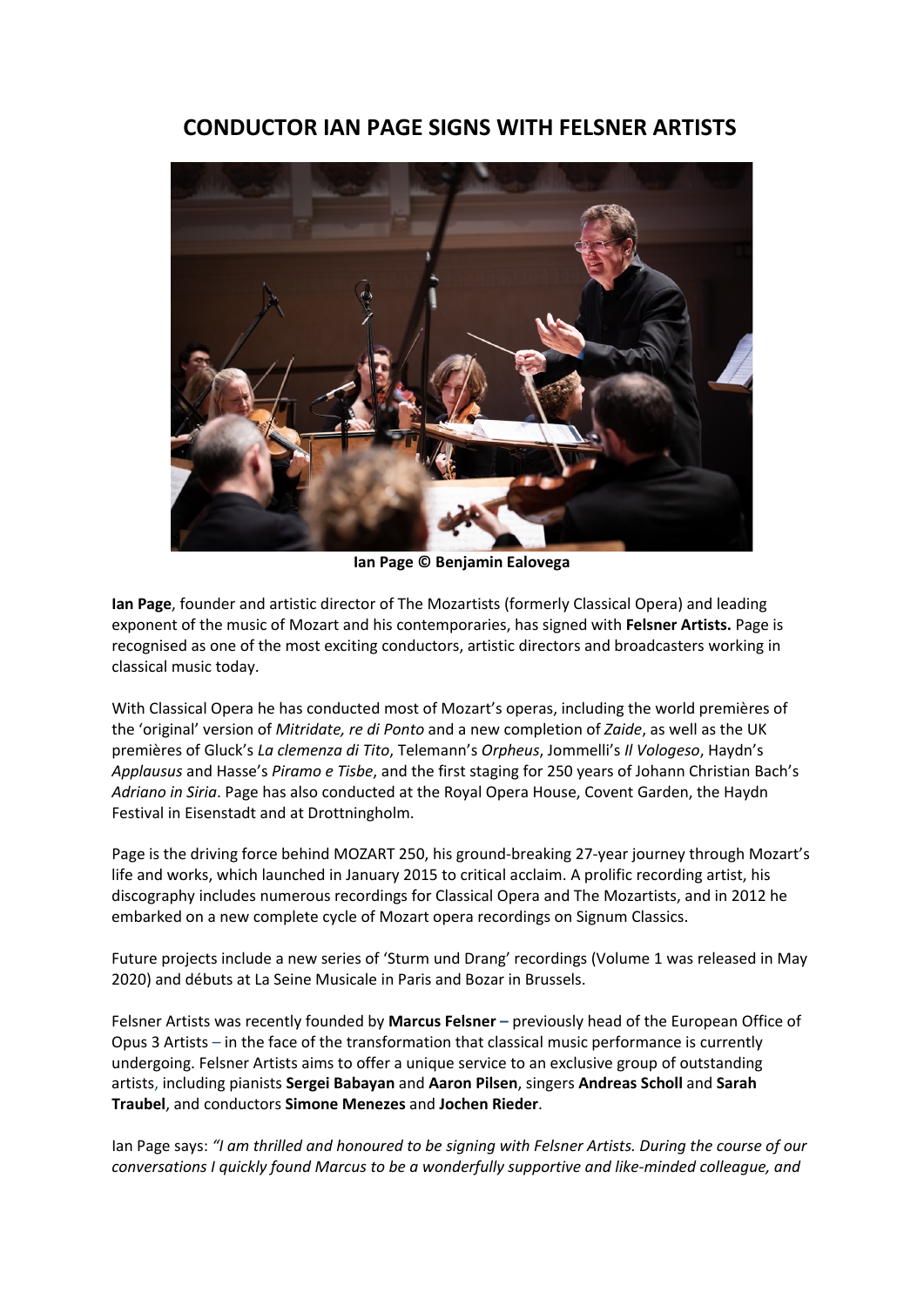*in these extraordinarily challenging times for the music industry his expertise, empathy, integrity and vision feel more important and valuable than ever. I wish him every success with his new venture and am delighted to be involved from the outset."*

Marcus Felsner says: "*Ian Page is a fascinating artist. His work with The Mozartists and other ensembles has defined a new standard for the interpretation of the works of Mozart, Händel, Gluck and others. I feel blessed to know an artist of such profound dedication to the music of the 18th century in particular. Ian's trust in our team is an immense honour."*

[www.ianpageconductor.com](http://www.ianpageconductor.com/) [www.felsnerartists.com](http://www.felsnerartists.com/) 

**For more information on Ian Page and The Mozartists please contact Rebecca Johns at Premier PR [Rebecca.johns@premiercomms.com](mailto:Rebecca.johns@premiercomms.com) | +44 (0)7715 205 196**

## **ABOUT IAN PAGE**

Ian Page began his musical training as a chorister at Westminster Abbey, and studied English Literature at the University of York and piano and conducting at the Royal Academy of Music. His early mentors included Georg Tintner and Sir Charles Mackerras, and before founding Classical Opera in 1997 he worked on the music staff at Scottish Opera, Opera Factory and Glyndebourne.

His first two recordings – The A-Z of Mozart Opera (Sony Classical, re-released on Signum Classics) and 'Blessed Spirit – a Gluck retrospective' (Wigmore Hall Live) – were both selected for Gramophone magazine's annual Critics' Choice, and in 2012 he embarked on his acclaimed cycle of Mozart Opera recordings on Signum Classics. His other recordings have included 'Where'er You Walk' with tenor Allan Clayton and 'Perfido!' with soprano Sophie Bevan – both of which were shortlisted for the International Opera Awards – and 'Mozart in London'. In May 2020 he released Volume 1 of a new 'Sturm und Drang' series with The Mozartists, and Volume 2 will be released in October.

Page has won widespread acclaim for his imaginative and creative programming, and in 2015 he launched MOZART 250, a visionary 27-year journey through Mozart's life, music and influences. He has also established an outstanding reputation for the quality of his casting, in particular his ability to nurture young singers such as Louise Alder, Sophie Bevan, Allan Clayton, Natalya Romaniw and Chiara Skerath.

*"The series of Mozart operas being recorded under the direction of Classical Opera's director Ian Page has already established him as one of the most stylishly authoritative interpreters of the composer working today."* Opera Magazine [www.ianpageconductor.com](http://www.ianpageconductor.com/)

## **ABOUT FELSNER ARTISTS**

Felsner Artists is a provider of professional services for artists in classical music. The organization was founded in Munich in 2020 as a result of the major transformation which classical music performance is going through in times of the pandemic. At the same time, and independent of the pandemic crisis, the service needs for many of the world's greatest artists are undergoing fundamental change. Felsner Artists aims at offering a unique service to an exclusive group of outstanding artists, both exceptionally gifted young talent and legendary classical musicians. The company also offers services for directors and top -level artistic management, opera companies, orchestras, festivals, record labels and related media organizations.